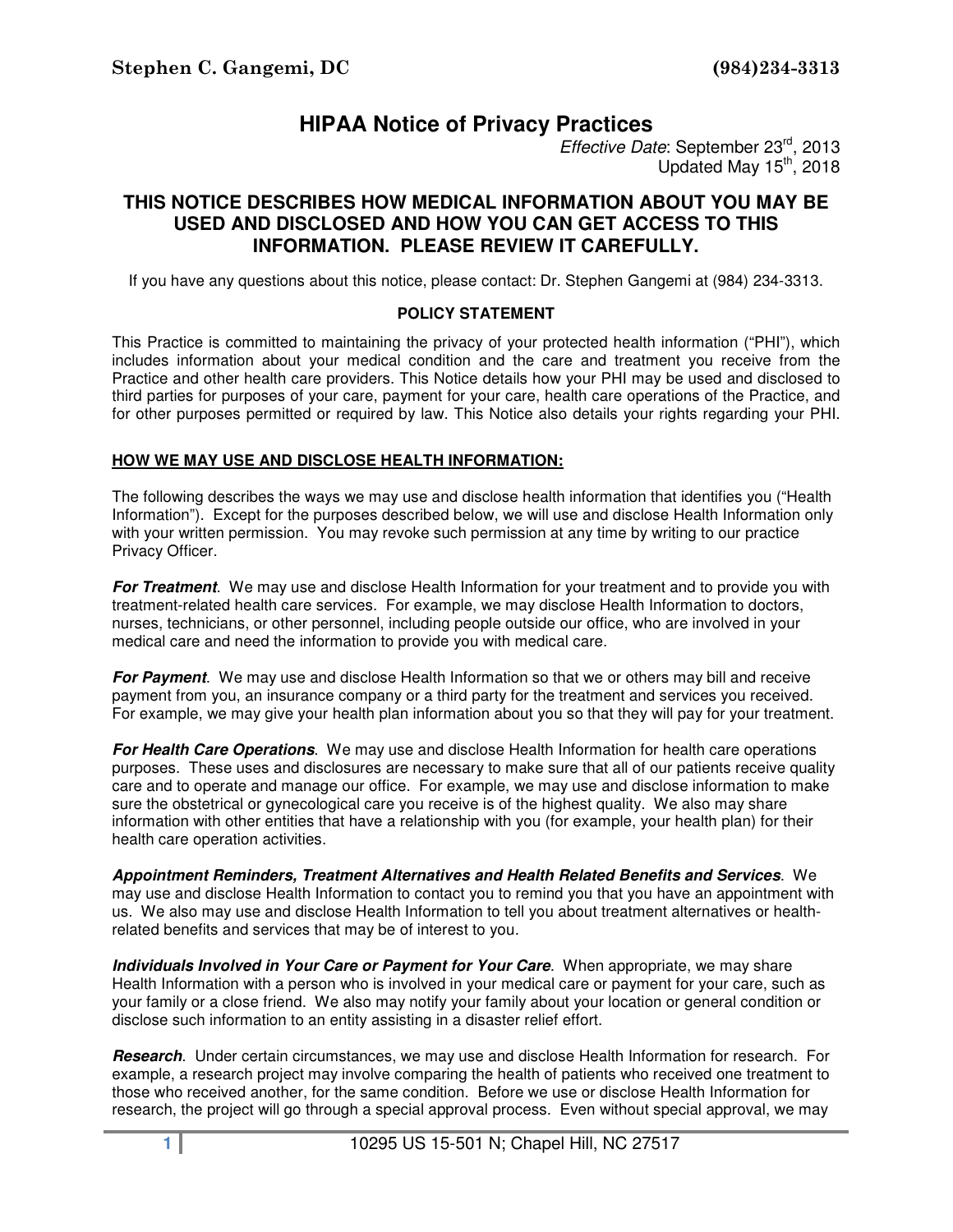permit researchers to look at records to help them identify patients who may be included in their research project or for other similar purposes, as long as they do not remove or take a copy of any Health Information.

#### **SPECIAL SITUATIONS:**

As Required by Law. We will disclose Health Information when required to do so by international, federal, state or local law.

**To Avert a Serious Threat to Health or Safety**. We may use and disclose Health Information when necessary to prevent a serious threat to your health and safety or the health and safety of the public or another person. Disclosures, however, will be made only to someone who may be able to help prevent the threat.

**Business Associates**. We may disclose Health Information to our business associates that perform functions on our behalf or provide us with services if the information is necessary for such functions or services. For example, we may use another company to perform billing services on our behalf. All of our business associates are obligated to protect the privacy of your information and are not allowed to use or disclose any information other than as specified in our contract.

**Organ and Tissue Donation**. If you are an organ donor, we may use or release Health Information to organizations that handle organ procurement or other entities engaged in procurement, banking or transportation of organs, eyes or tissues to facilitate organ, eye or tissue donation and transplantation.

**Military and Veterans**. If you are a member of the armed forces, we may release Health Information as required by military command authorities. We also may release Health Information to the appropriate foreign military authority if you are a member of a foreign military.

**Workers' Compensation**. We may release Health Information for workers' compensation or similar programs. These programs provide benefits for work-related injuries or illness.

**Public Health Risks**. We may disclose Health Information for public health activities. These activities generally include disclosures to prevent or control disease, injury or disability; report births and deaths; report child abuse or neglect; report reactions to medications or problems with products; notify people of recalls of products they may be using; a person who may have been exposed to a disease or may be at risk for contracting or spreading a disease or condition; and the appropriate government authority if we believe a patient has been the victim of abuse, neglect or domestic violence. We will only make this disclosure if you agree or when required or authorized by law.

**Health Oversight Activities**. We may disclose Health Information to a health oversight agency for activities authorized by law. These oversight activities include, for example, audits, investigations, inspections, and licensure. These activities are necessary for the government to monitor the health care system, government programs, and compliance with civil rights laws.

**Data Breach Notification Purposes.** We may use or disclose your Protected Health Information to provide legally required notices of unauthorized access to or disclosure of your health information.

**Lawsuits and Disputes**. If you are involved in a lawsuit or a dispute, we may disclose Health Information in response to a court or administrative order. We also may disclose Health Information in response to a subpoena, discovery request, or other lawful process by someone else involved in the dispute, but only if efforts have been made to tell you about the request or to obtain an order protecting the information requested.

**Law Enforcement**. We may release Health Information if asked by a law enforcement official if the information is: (1) in response to a court order, subpoena, warrant, summons or similar process; (2)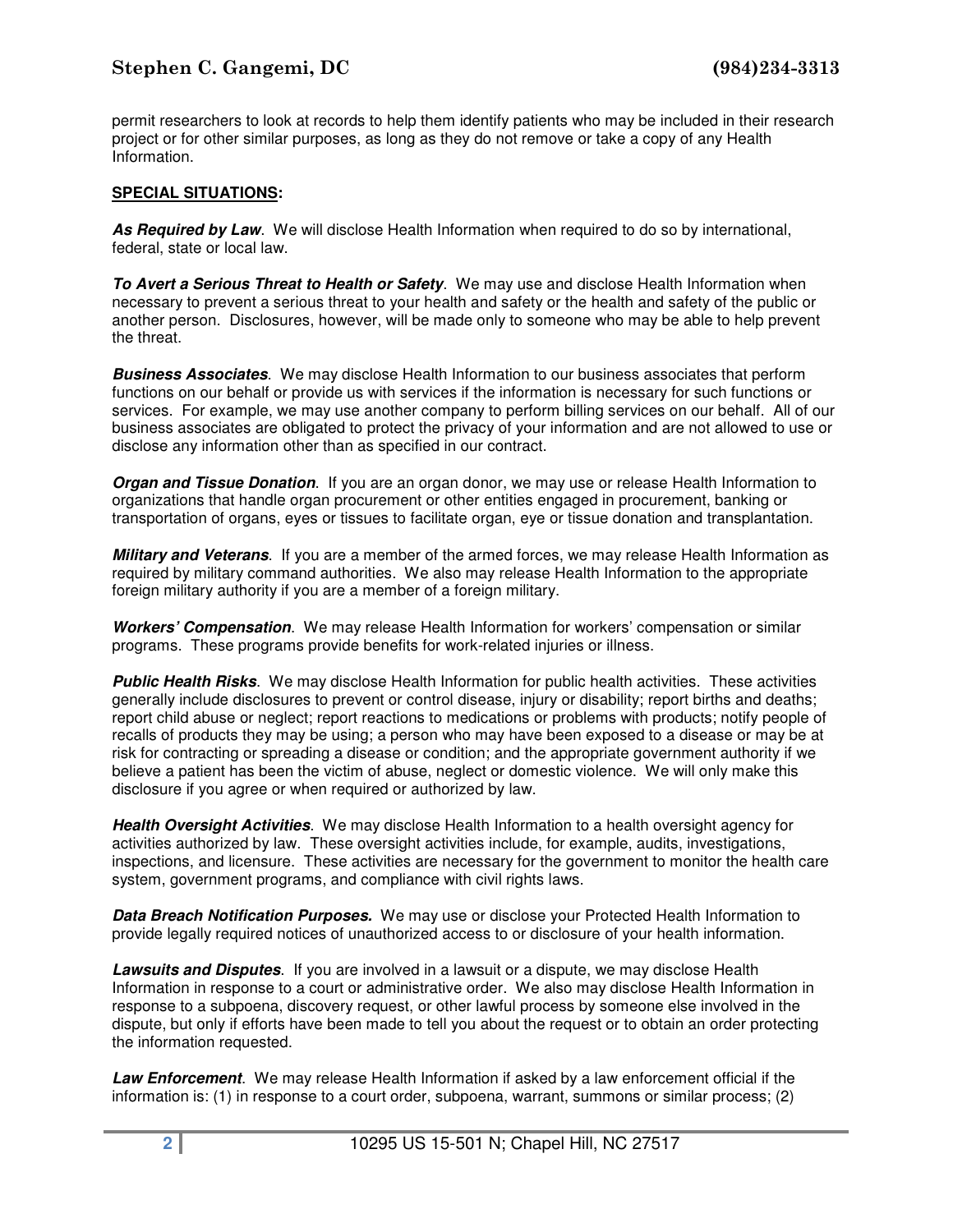limited information to identify or locate a suspect, fugitive, material witness, or missing person; (3) about the victim of a crime even if, under certain very limited circumstances, we are unable to obtain the person's agreement; (4) about a death we believe may be the result of criminal conduct; (5) about criminal conduct on our premises; and (6) in an emergency to report a crime, the location of the crime or victims, or the identity, description or location of the person who committed the crime.

**Coroners, Medical Examiners and Funeral Directors**. We may release Health Information to a coroner or medical examiner. This may be necessary, for example, to identify a deceased person or determine the cause of death. We also may release Health Information to funeral directors as necessary for their duties.

**National Security and Intelligence Activities**. We may release Health Information to authorized federal officials for intelligence, counter-intelligence, and other national security activities authorized by law.

**Protective Services for the President and Others**. We may disclose Health Information to authorized federal officials so they may provide protection to the President, other authorized persons or foreign heads of state or to conduct special investigations.

**Inmates or Individuals in Custody**. If you are an inmate of a correctional institution or under the custody of a law enforcement official, we may release Health Information to the correctional institution or law enforcement official. This release would be if necessary: (1) for the institution to provide you with health care; (2) to protect your health and safety or the health and safety of others; or (3) the safety and security of the correctional institution.

#### **USES AND DISCLOSURES THAT REQUIRE US TO GIVE YOU AN OPPORTUNITY TO OBJECT AND OPT OUT.**

**Individuals Involved in Your Care or Payment for Your Care.** Unless you object, we may disclose to a member of your family, a relative, a close friend or any other person you identify, your Protected Health Information that directly relates to that person's involvement in your health care. If you are unable to agree or object to such a disclosure, we may disclose such information as necessary if we determine that it is in your best interest based on our professional judgment.

**Disaster Relief.** We may disclose your Protected Health Information to disaster relief organizations that seek your Protected Health Information to coordinate your care, or notify family and friends of your location or condition in a disaster. We will provide you with an opportunity to agree or object to such a disclosure whenever we practically can do so.

#### **YOUR WRITTEN AUTHORIZATION IS REQUIRED FOR OTHER USES AND DISCLOSURES**

The following uses and disclosures of your Protected Health Information will be made only with your written authorization:

- 1. Uses and disclosures of Protected Health Information for marketing purposes; and
- 2. Disclosures that constitute a sale of your Protected Health Information

Other uses and disclosures of Protected Health Information not covered by this Notice or the laws that apply to us will be made only with your written authorization. If you do give us an authorization, you may revoke it at any time by submitting a written revocation to our Privacy Officer and we will no longer disclose Protected Health Information under the authorization. But disclosure that we made in reliance on your authorization before you revoked it will not be affected by the revocation.

### **YOUR RIGHTS**: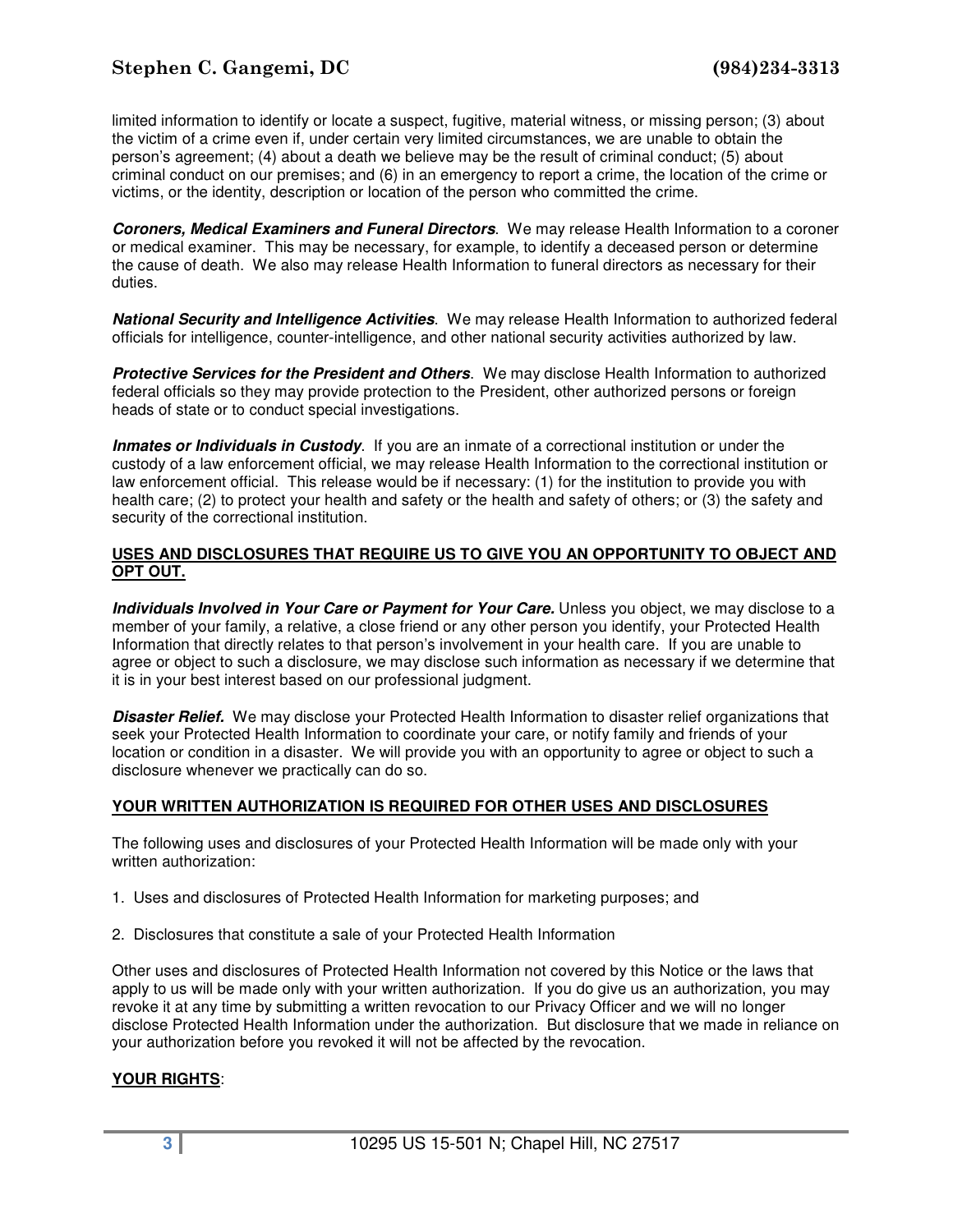You have the following rights regarding Health Information we have about you:

**Right to Inspect and Copy**. You have a right to inspect and copy Health Information that may be used to make decisions about your care or payment for your care. This includes medical and billing records, other than psychotherapy notes. To inspect and copy this Health Information, you must make your request, in writing, to: Dr. Stephen Gangemi, 10295 US 15-501 N, Chapel Hill, NC 27517. We have up to 30 days to make your Protected Health Information available to you and we may charge you a reasonable fee for the costs of copying, mailing or other supplies associated with your request. We may not charge you a fee if you need the information for a claim for benefits under the Social Security Act or any other state of federal needs-based benefit program. We may deny your request in certain limited circumstances. If we do deny your request, you have the right to have the denial reviewed by a licensed healthcare professional who was not directly involved in the denial of your request, and we will comply with the outcome of the review.

**Right to an Electronic Copy of Electronic Medical Records.** If your Protected Health Information is maintained in an electronic format (known as an electronic medical record or an electronic health record), you have the right to request that an electronic copy of your record be given to you or transmitted to another individual or entity. We will make every effort to provide access to your Protected Health Information in the form or format you request, if it is readily producible in such form or format. If the Protected Health Information is not readily producible in the form or format you request your record will be provided in either our standard electronic format or if you do not want this form or format, a readable hard copy form. We may charge you a reasonable, cost-based fee for the labor associated with transmitting the electronic medical record.

**Right to Get Notice of a Breach.** You have the right to be notified upon a breach of any of your unsecured Protected Health Information.

**Right to Amend**. If you feel that Health Information we have is incorrect or incomplete, you may ask us to amend the information. You have the right to request an amendment for as long as the information is kept by or for our office. To request an amendment, you must make your request, in writing, to: Dr. Stephen Gangemi, 10295 US 15-501 N, Chapel Hill, NC 27517.

**Right to an Accounting of Disclosures**. You have the right to request a list of certain disclosures we made of Health Information for purposes other than treatment, payment and health care operations or for which you provided written authorization. To request an accounting of disclosures, you must make your request, in writing, to: Dr. Stephen Gangemi, 10295 US 15-501 N, Chapel Hill, NC 27517.

**Right to Request Restrictions**. You have the right to request a restriction or limitation on the Health Information we use or disclose for treatment, payment, or health care operations. You also have the right to request a limit on the Health Information we disclose to someone involved in your care or the payment for your care, like a family member or friend. For example, you could ask that we not share information about a particular diagnosis or treatment with your spouse. To request a restriction, you must make your request, in writing, to: Dr. Stephen Gangemi, 10295 US 15-501 N, Chapel Hill, NC 27517. We are not required to agree to your request unless you are asking us to restrict the use and disclosure of your Protected Health Information to a health plan for payment or health care operation purposes and such information you wish to restrict pertains solely to a health care item or service for which you have paid us "out-of-pocket" in full. If we agree, we will comply with your request unless the information is needed to provide you with emergency treatment.

**Out-of-Pocket-Payments.** If you paid out-of-pocket (or in other words, you have requested that we not bill your health plan) in full for a specific item or service, you have the right to ask that your Protected Health Information with respect to that item or service not be disclosed to a health plan for purposes of payment or health care operations, and we will honor that request.

**Right to Request Confidential Communications**. You have the right to request that we communicate with you about medical matters in a certain way or at a certain location. For example, you can ask that